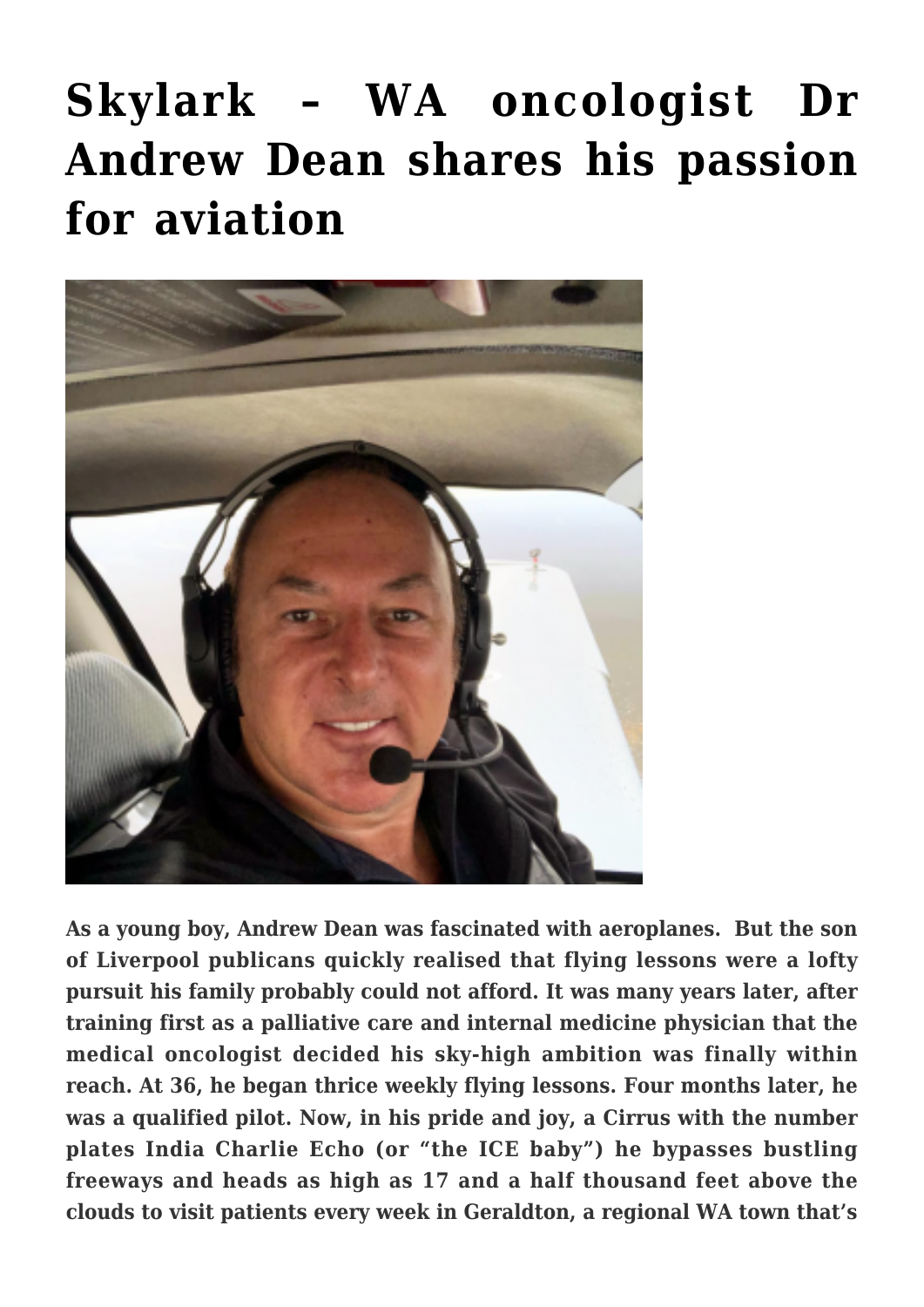**a five hour drive from Perth but takes this skylark just over an hour. Andrew says the journey is great thinking time, constantly exhilarating and always breathtaking. That's not to say he's never had a worrying moment. In his glass-cockpitted, blue and silver pride and joy, he's traversed Hamilton Island, Broome and Ayers Rock. Sometimes, he'll even offer a lift to country patients who need to get to the city in a hurry. For the self-described "aviation geek", this passion for all things airborne goes well beyond a hobby. Still, he muses, there are some definite parallels between treating cancer and flying planes. And, at the end of the day, the cancer patients he treats always bring him back to earth.**

### **What sparked your aviation obsession?**

I just loved flying, since I was a little boy. I didn't do anything about it because I probably couldn't afford it. Never once did I dream I would be able to do it. I looked at planes enviously and thought how amazing it would be to be flying above the clouds. Then, in 1998 when I was 36, I just decided it was about time I learnt to fly. I took myself down to the aero club, did about three lessons a week and four months later got my pilot's license. I was just hooked from the first moment.

## **Describe the experience for the uninitiated.**

You race down the runway, you see everything flashing by your periphery. As you pull back it is just this soaring sensation … you see everything below you and it's like you just leave all the worries of the world behind you. Then, when you soar above the clouds, you see this carpet beneath you. It might be grey and raining below, but when you soar up through this hole, it can be sunny and below you is just this carpet of cotton wool cloud. Although it is very technical, it's so absorbing but so relaxing and exhilarating all at the same time. Bizarrely, when I land I feel as if I have had a massage. I get in the car and I usually start yawning.

### **Scariest moment?**

I have had an electrical failure at night, when there is no moon, no stars and no light.

I was flying over (WA's) Cervantes, doing a leisurely orbit over the Pinnacles. Suddenly I realised that the strobeascopes on the wings, instead of blinking every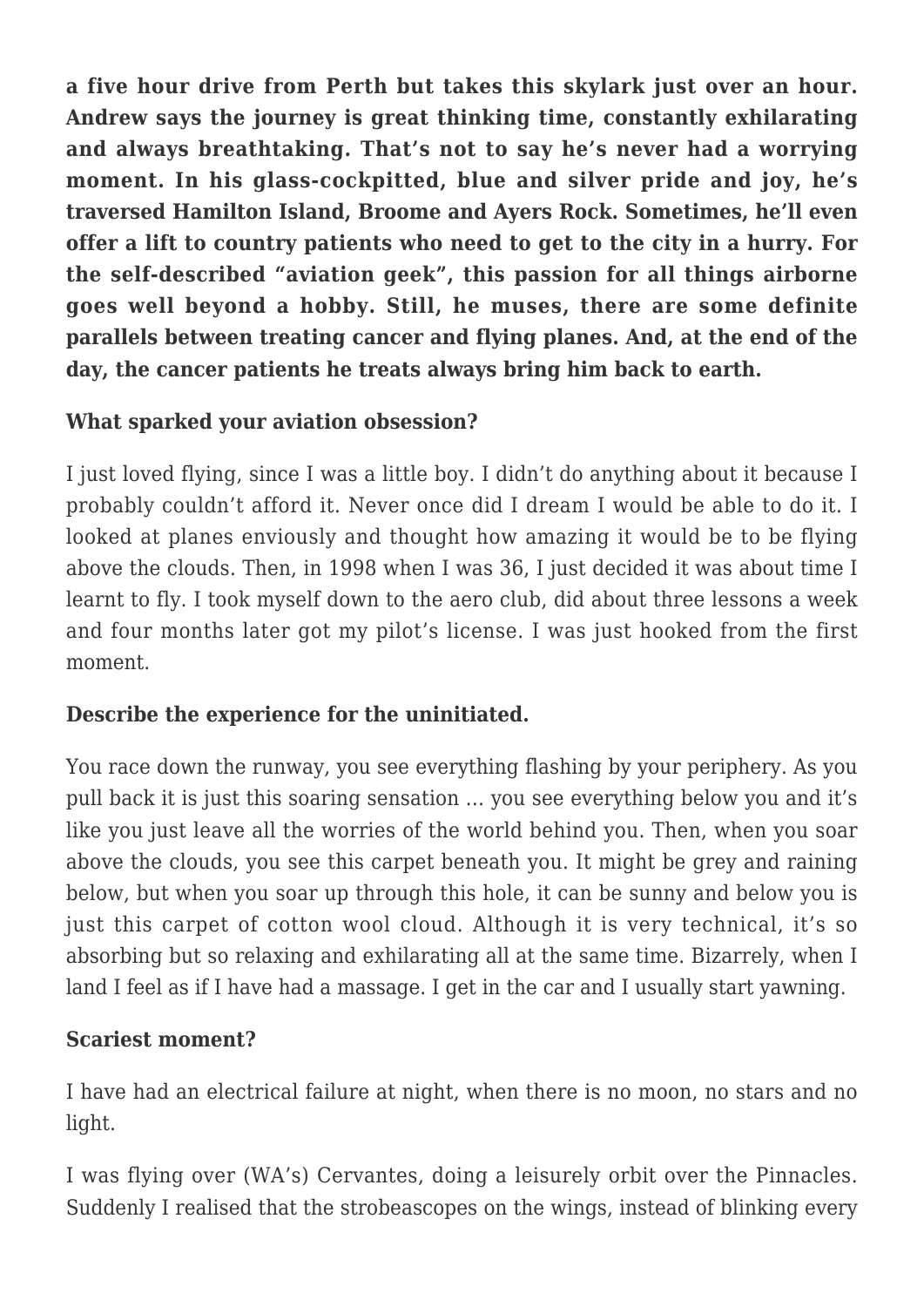couple of seconds, were blinking about every 10 seconds, and I thought, 'uh oh'. I literally switched absolutely everything off in the aircraft and hoped there would be some residual battery. As darkness fell, there was no moon and no stars. I had to navigate with a compass and a little red torch that you carry at night time. As we got close to the city, I put the radio on and put out a call.

They said how many POB – short for how many people on board. It really means how many body bags are required.

They told me to contact them again over the coastline, and they said we will put the lights on at Jendicott (airport). It was difficult to land because you can't put the flaps down, you have to come in quickly and you are landing without lights and putting gears down by hand.

Obviously it all worked, thankfully. Through all of this my passenger was pretty calm. He was the head of a bomb disposal squad in Hong Kong and used to sitting on top of unexploded bombs. He was more bemused that I did not realise sooner that the electrics had failed.

#### **Do oncology and aviation have any parallels?**

They are both fascinating, absorbing and you learn something new every day. You learn something new every time you fly. Like every patient is different, every flight is different. Both require 100% attention and both are very rewarding. You get used to thinking on your feet when problems crop up. As in oncology, you have a standard way of dealing with problems.

#### **What do your patients think?**

When you have somebody who is sick in Geraldton, it is nice to be able to say, 'you really need to get down to Perth and do you want me to give you a lift down there tonight?'

You do get a good chance to talk with them and I think it's inevitable that you form a bond. In oncology, you meet so many different people from so many walks of life. It is a privilege to know people in that way.